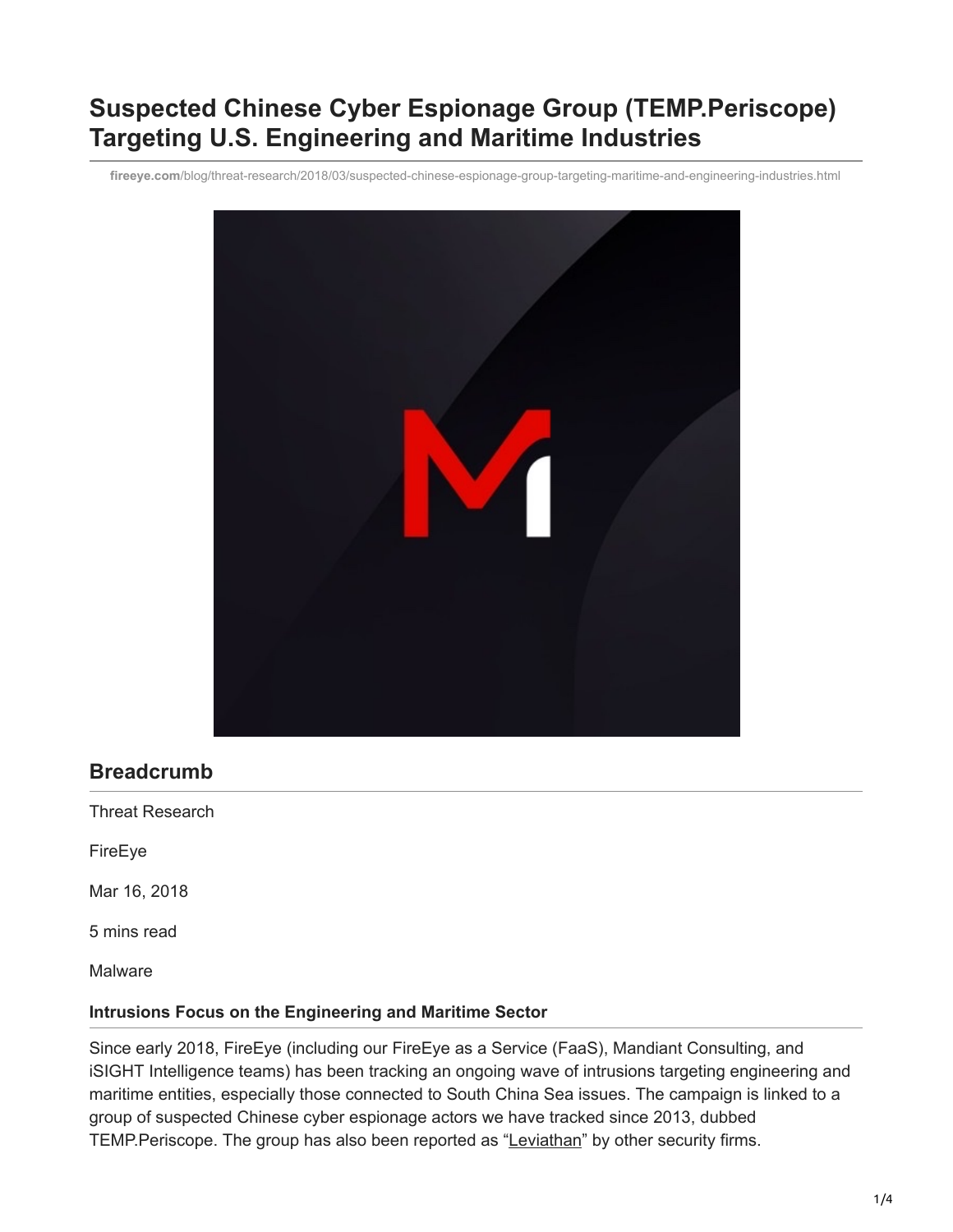The current campaign is a sharp escalation of detected activity since summer 2017. Like multiple other Chinese cyber espionage actors, TEMP.Periscope has recently re-emerged and has been observed conducting operations with a revised toolkit. Known targets of this group have been involved in the maritime industry, as well as engineering-focused entities, and include research institutes, academic organizations, and private firms in the United States. FireEye products have robust detection for the malware used in this campaign.

## **TEMP.Periscope Background**

Active since at least 2013, TEMP.Periscope has primarily focused on maritime-related targets across multiple verticals, including engineering firms, shipping and transportation, manufacturing, defense, government offices, and research universities. However, the group has also targeted professional/consulting services, high-tech industry, healthcare, and media/publishing. Identified victims were mostly found in the United States, although organizations in Europe and at least one in Hong Kong have also been affected. TEMP.Periscope overlaps in targeting, as well as tactics, techniques, and procedures (TTPs), with TEMP.Jumper, a group that also overlaps significantly with public reporting on "NanHaiShu."

## **TTPs and Malware Used**

In their recent spike in activity, TEMP.Periscope has leveraged a relatively large library of malware shared with multiple other suspected Chinese groups. These tools include:

- AIRBREAK: a JavaScript-based backdoor also reported as "Orz" that retrieves commands from hidden strings in compromised webpages and actor controlled profiles on legitimate services.
- BADFLICK: a backdoor that is capable of modifying the file system, generating a reverse shell, and modifying its command and control (C2) configuration.
- PHOTO: a DLL backdoor also reported publicly as "Derusbi", capable of obtaining directory, file, and drive listing; creating a reverse shell; performing screen captures; recording video and audio; listing, terminating, and creating processes; enumerating, starting, and deleting registry keys and values; logging keystrokes, returning usernames and passwords from protected storage; and renaming, deleting, copying, moving, reading, and writing to files.
- HOMEFRY: a 64-bit Windows password dumper/cracker that has previously been used in conjunction with AIRBREAK and BADFLICK backdoors. Some strings are obfuscated with XOR x56. The malware accepts up to two arguments at the command line: one to display cleartext credentials for each login session, and a second to display cleartext credentials, NTLM hashes, and malware version for each login session.
- LUNCHMONEY: an uploader that can exfiltrate files to Dropbox.
- MURKYTOP: a command-line reconnaissance tool. It can be used to execute files as a different user, move, and delete files locally, schedule remote AT jobs, perform host discovery on connected networks, scan for open ports on hosts in a connected network, and retrieve information about the OS, users, groups, and shares on remote hosts.
- China Chopper: a simple code injection webshell that executes Microsoft .NET code within HTTP POST commands. This allows the shell to upload and download files, execute applications with web server account permissions, list directory contents, access Active Directory, access databases, and any other action allowed by the .NET runtime.

The following are tools that TEMP.Periscope has leveraged in past operations and could use again, though these have not been seen in the current wave of activity: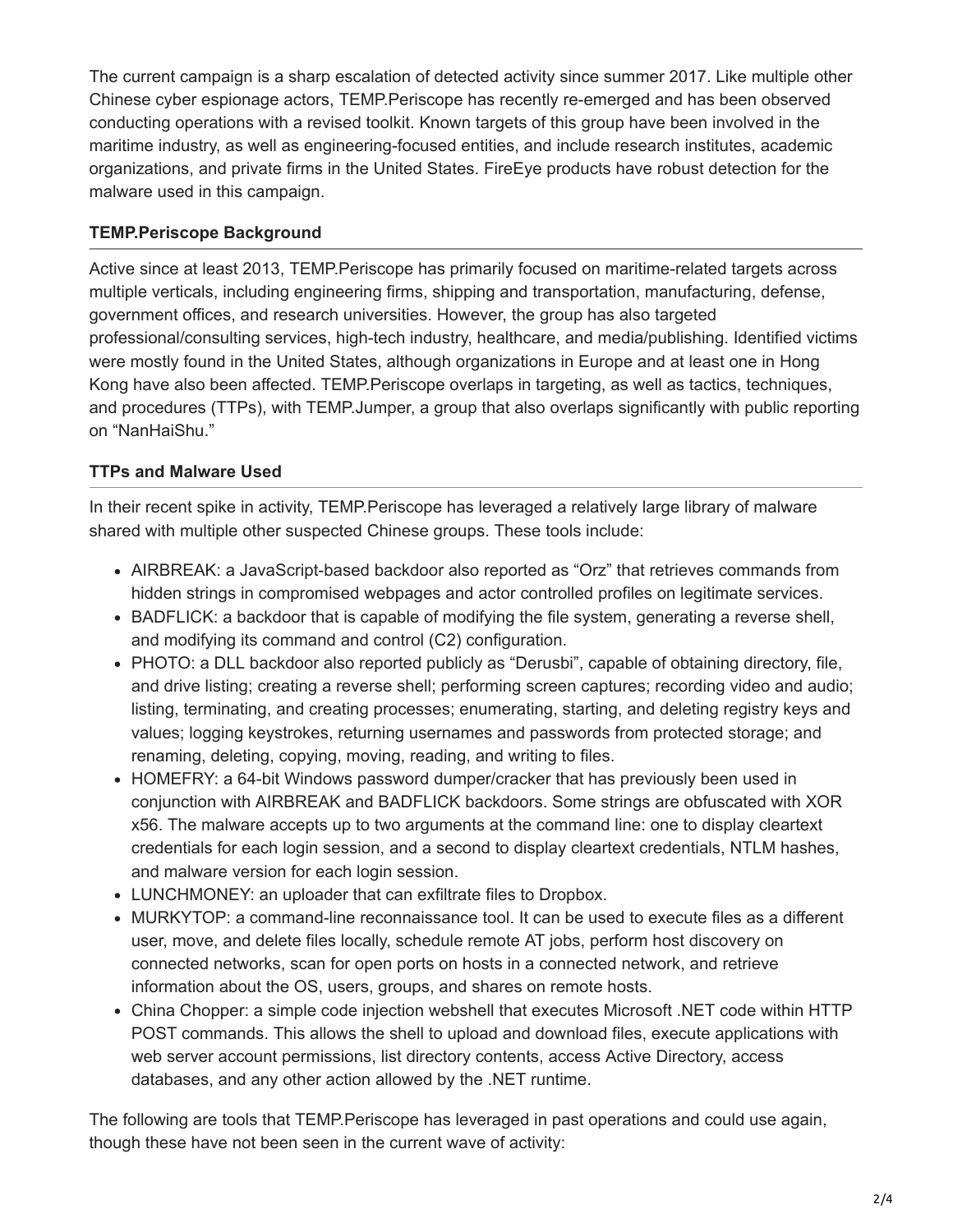- Beacon: a backdoor that is commercially available as part of the Cobalt Strike software platform, commonly used for pen-testing network environments. The malware supports several capabilities, such as injecting and executing arbitrary code, uploading and downloading files, and executing shell commands.
- [BLACKCOFFEE:](https://www.fireeye.com/blog/threat-research/2015/05/hiding_in_plain_sigh.html) a backdoor that obfuscates its communications as normal traffic to legitimate websites such as Github and Microsoft's Technet portal. Used by **APT17** and other Chinese cyber espionage operators.

Additional identifying TTPs include:

- Spear phishing, including the use of probably compromised email accounts.
- Lure documents using CVE-2017-11882 to drop malware.
- Stolen code signing certificates used to sign malware.
- Use of bitsadmin.exe to download additional tools.
- Use of PowerShell to download additional tools.
- Using C:\Windows\Debug and C:\Perflogs as staging directories.
- Leveraging Hyperhost VPS and Proton VPN exit nodes to access webshells on internet-facing systems.
- Using Windows Management Instrumentation [\(WMI\) for persistence.](https://www.fireeye.com/content/dam/fireeye-www/global/en/current-threats/pdfs/wp-windows-management-instrumentation.pdf)
- Using Windows Shortcut files (.lnk) in the Startup folder that invoke the Windows Scripting Host (wscript.exe) to execute a Jscript backdoor for persistence.
- Receiving C2 instructions from user profiles created by the adversary on legitimate websites/forums such as Github and Microsoft's TechNet portal.

## **Implications**

The current wave of identified intrusions is consistent with TEMP.Periscope and likely reflects a concerted effort to target sectors that may yield information that could provide an economic advantage, research and development data, intellectual property, or an edge in commercial negotiations.

As we continue to investigate this activity, we may identify additional data leading to greater analytical confidence linking the operation to TEMP.Periscope or other known threat actors, as well as previously unknown campaigns.

#### **Indicators**

| File    | Hash                             | <b>Description</b>                                                                                               |
|---------|----------------------------------|------------------------------------------------------------------------------------------------------------------|
| x.js    | 3fefa55daeb167931975c22df3eca20a | HOMEFRY, a 64-bit Windows password<br>dumper/cracker                                                             |
| mt.exe  | 40528e368d323db0ac5c3f5e1efe4889 | MURKYTOP, a command-line reconnaissance<br>tool                                                                  |
| com4.is | a68bf5fce22e7f1d6f999b7a580ae477 | AIRBREAK, a JavaScript-based backdoor which<br>retrieves commands from hidden strings in<br>compromised webpages |